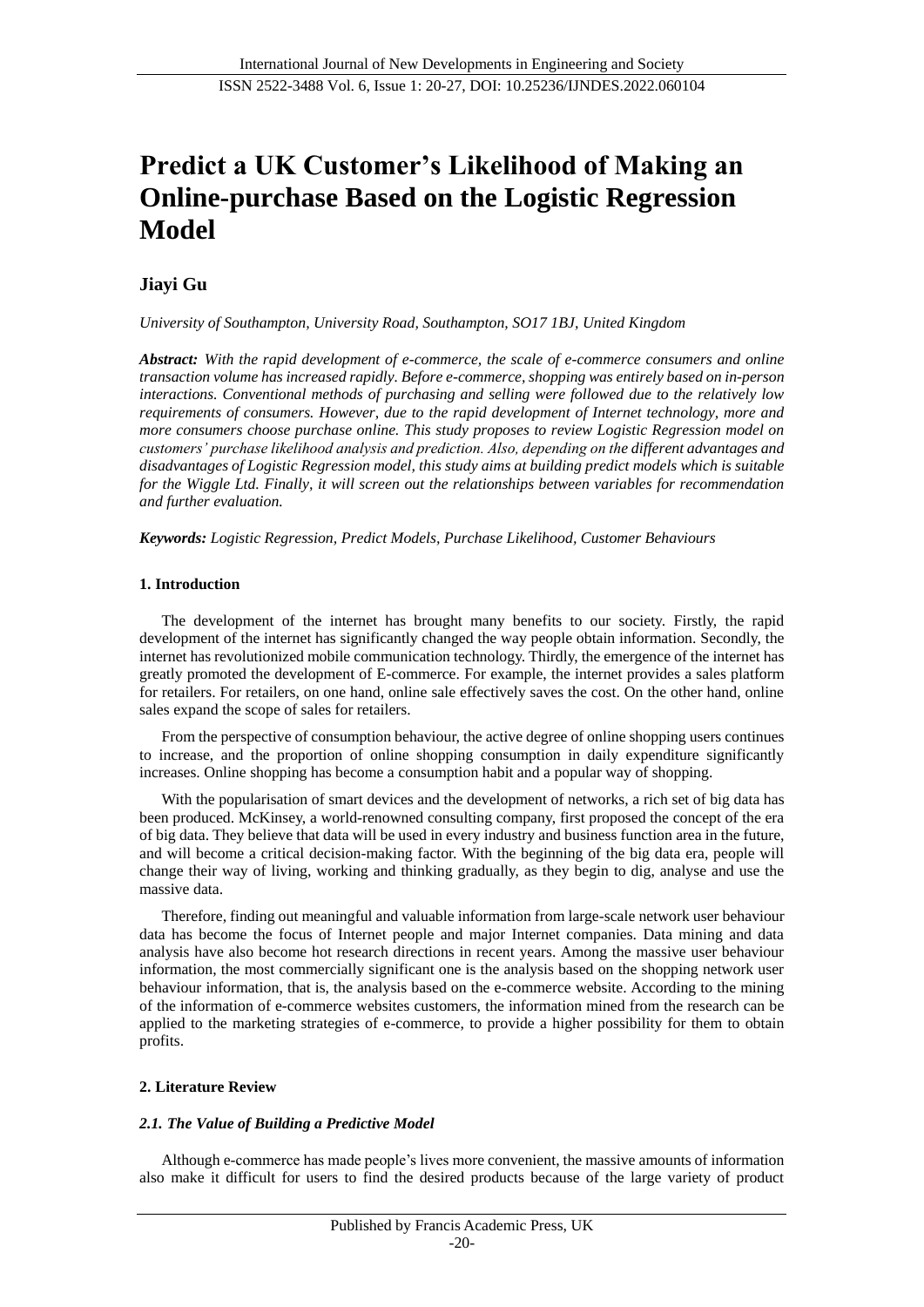categories and various marketing methods. According to Savrul in e-commerce, people have to find the product from the huge online inventory represented by sellers, and thus it can be difficult for the customers to find the product they need. Websites incorporate products searching systems to save the time of customers and give them a better shopping experience. Product selection is a very important factor that affects the efficiency of e-commerce as supported by Sadagopan in 2008. E-commerce websites should be designed in such a way that users can easily find the product without wasting time on irrelevant or undesired products. According to Sivapalan, an improved customer journey on the website impacts the online e-commerce businesses positively.

Therefore, predicting customer preferences accurately and recommending suitable products for them through technology has become an important research topic in the current commercial data mining field, which is of great significance for improving the experience of online shopping and increasing ecommerce revenue.

### *2.2. The Data Set Used for Building a Predictive Model*

Purchase forecast is of great significance to the improvement of economic efficiency of e-commerce websites and has been widely studied. As mentioned above, traditional recommendation technologies, such as collaborative filtering have limitations. Therefore, many researchers use machine learning and feature engineering methods to train customer preference purchase models based on big data of a large user sample. In e-commerce, the model has to deal with large data sets that need reliability and accuracy. Any errors in the model can affect the final decision and the overall functionality of the business is affected, as shown by Manning. Lehman stated that Logistic regression is an important method, which is used to predict customer behaviour by using customer logs.

These logs consist of various factors which depend on the choices of the owners of the e-commerce business. Burns and Burns predicted that machine learning requires time and data to improve its decisionmaking ability. Therefore, the availability of sufficient data is necessary to produce results with a higher confidence level. The latest customer behaviour prediction models improve the machine learning by focusing on the logs of customers, which consist of every action taken by the customer during all the sessions as shown by Chang & Lin. However, Grégoire, predicted that conventional methodologies for prediction of customer behaviour are not capable of analysing these logs because of the complexities and amount of data. Therefore, it is preferable to use the latest customer behaviour prediction models to improve the accuracy and reputation of the e-commerce businesses in the market. Moshrefjavadi found that it makes online shopping easier for customers when businesses use the latest customer behaviour prediction models. One of the best examples of such an online store is Amazon.

After collating the above research, it can be seen that customer behaviour log data to predict purchases has a better effect.

#### *2.3. Logistic Regression*

Logistic Regression can be utilized for different arrangement issues, for example, spam location. It can be used to predict if a given client will buy a specific item or will they agitate another contender, regardless of whether the client will click on a given notice interface or not. Logistic Regression is one of the most basic and regularly utilized Machine Learning calculations for two-class characterization. It is not difficult to execute and can be utilized as the benchmark for any double order issue. This is an issue which arises due to multiple requests made by the customer. It produces unnecessary errors which affects the end results.

Following are the advantages and disadvantages of logistic regression:

It is one of the least difficult AI calculations and is not difficult to execute yet gives great preparation effectiveness. Additionally, because of these reasons, preparing a model with this calculation doesn't need high calculation power.

The anticipated boundaries (prepared loads) give induction about the significance of each component. The heading of affiliation, for example positive or negative, is likewise given. Therefore, we can utilize logistic regression relapse to discover the connection between the highlights. Refreshing of the model is necessary so that it represents the latest information. It is different from decision trees and SVM as refreshing is not permitted by calculations done within the model.

Logistic Regression yields all around aligned probabilities alongside characterization results. This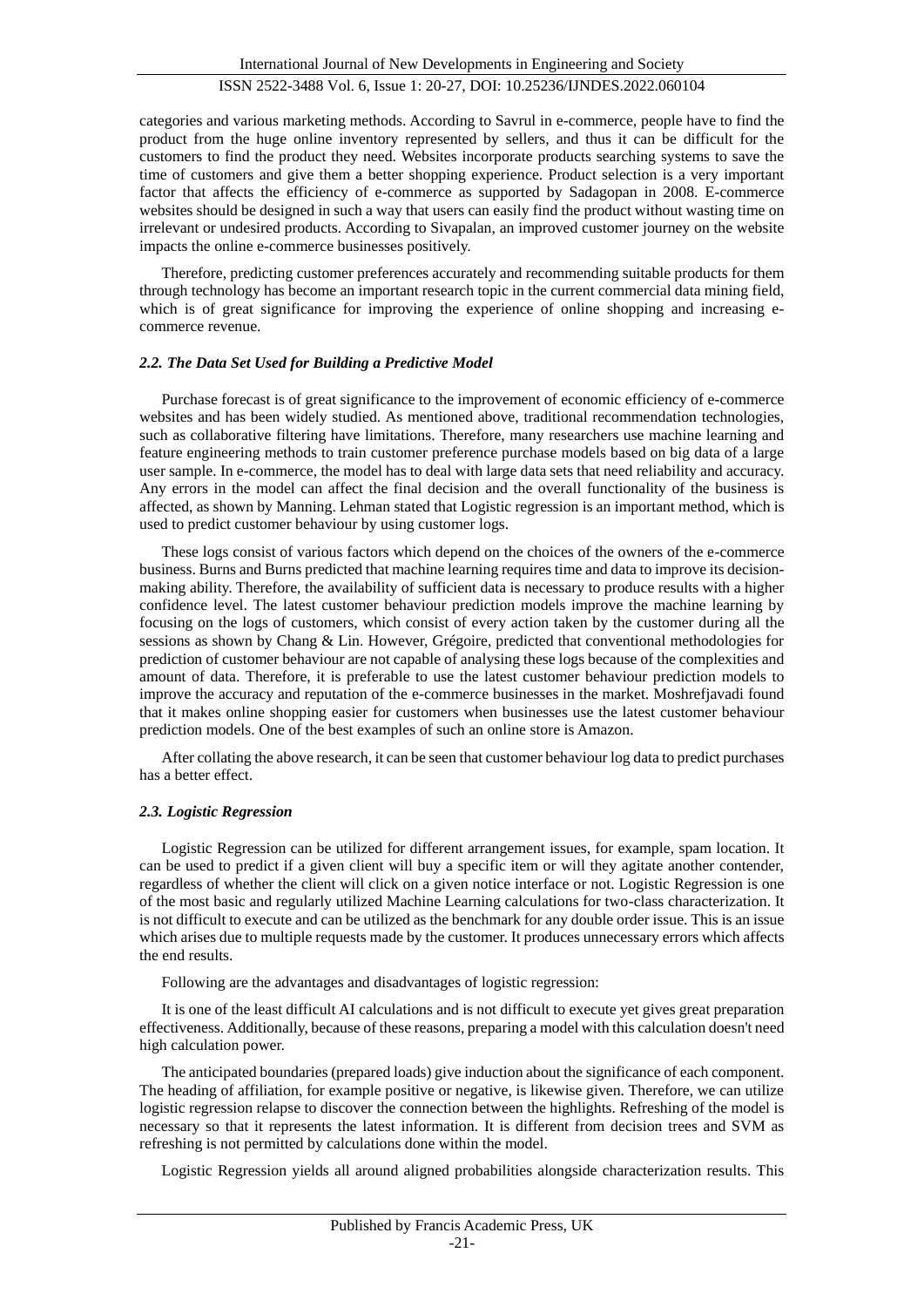has a bit of leeway over models that only give the last arrangement as results. On the off chance that a preparation model has a 95% likelihood for a class, and another has a 55% likelihood for a similar class, we get a deduction about which preparing models are more exact for the detailed issue.

Logistic regression endeavours to anticipate results dependent on a lot of autonomous factors, however on the off chance that specialists incorporate inappropriate free factors, the model will have next to zero prescient worth. Logistic regression functions admirably for foreseeing all-out results like affirmation or dismissal at a specific school. It can likewise foresee multinomial results, similar to affirmation, dismissal, or hold up the list. Nonetheless, Logistic regression can't foresee persistent results. Logistic regression endeavours to foresee results dependent on a lot of free factors, however, logit models are helpless against pomposity. That is, the models can seem to have more prescient force than they really do because of inspecting inclination.

#### *2.4. Evaluation Criteria for Predictive Models*

The particular objectives of the rustic oral wellbeing system ought to be viewed as while deciding the measurements for program evaluation. Provincial oral wellbeing programs gather subjective and quantitative data on program cycles, yields, and results. A 10-overlap cross-approval test outfit is utilized to exhibit every measurement since this is the most probable situation where one will utilize diverse calculation assessment measurements. A confusion matrix is a strategy for summing up the exhibition related to a calculation of characterization. Gathering precision alone can be deceiving if the information has a conflicting number of observations in each class or in case the information has numerous classes in the dataset. There are a few important reasons that explain why one should use a confusion matrix for evaluation. It is this breakdown that beats the obstruction of using game plan precision alone.

The full text of the article must be typeset in single column.

#### **3. Methodology**

#### *3.1. Build Logistic Regression*

#### *3.1.1. Linear Regression and Logistic Regression.*

Logistic regression is an extension of the linear regression model for classification problems. It is widely used to model the probabilities for classification problems with two or more possible outcomes.

There are some problems when using linear regression model for classification tasks.

- (1) A linear model does not output probabilities.
- (2) The outputs of linear model do not always lie in the range (0, 1).
- (3) Linear model does not extend to classification tasks with multiple classes.

In order to address these problems, the logistic regression scheme introduces a non-linear function (sigmoid function) instead of fitting a straight line in linear regression scheme. Sigmoid function is defined as:

$$
\sigma(x) = 1/(1 + \exp(-x))\tag{1}
$$

It squeezes the outputs between zero and one and has a characteristic S-shaped curve like the following Figure 1

#### *3.1.2. Theory of Logistic Regression.*

The initial letters of words should be capitalized. Words like "is", "or", "then", etc. should not be capitalized unless they are the first word of the subtitle. No formulas or special characters of any form or language are allowed in the subtitle.

(1) Logistic Distribution

According to Kisssell, the logistic distribution is a continuous distribution function, which is widely used in logistic regression, logit models and forward neural networks.

. The cumulative distribution function and density function of logistic distribution are shown as equations (2)-(3) respectively. Compared to normal distribution, logistic distribution has heavier tails and higher kurtosis.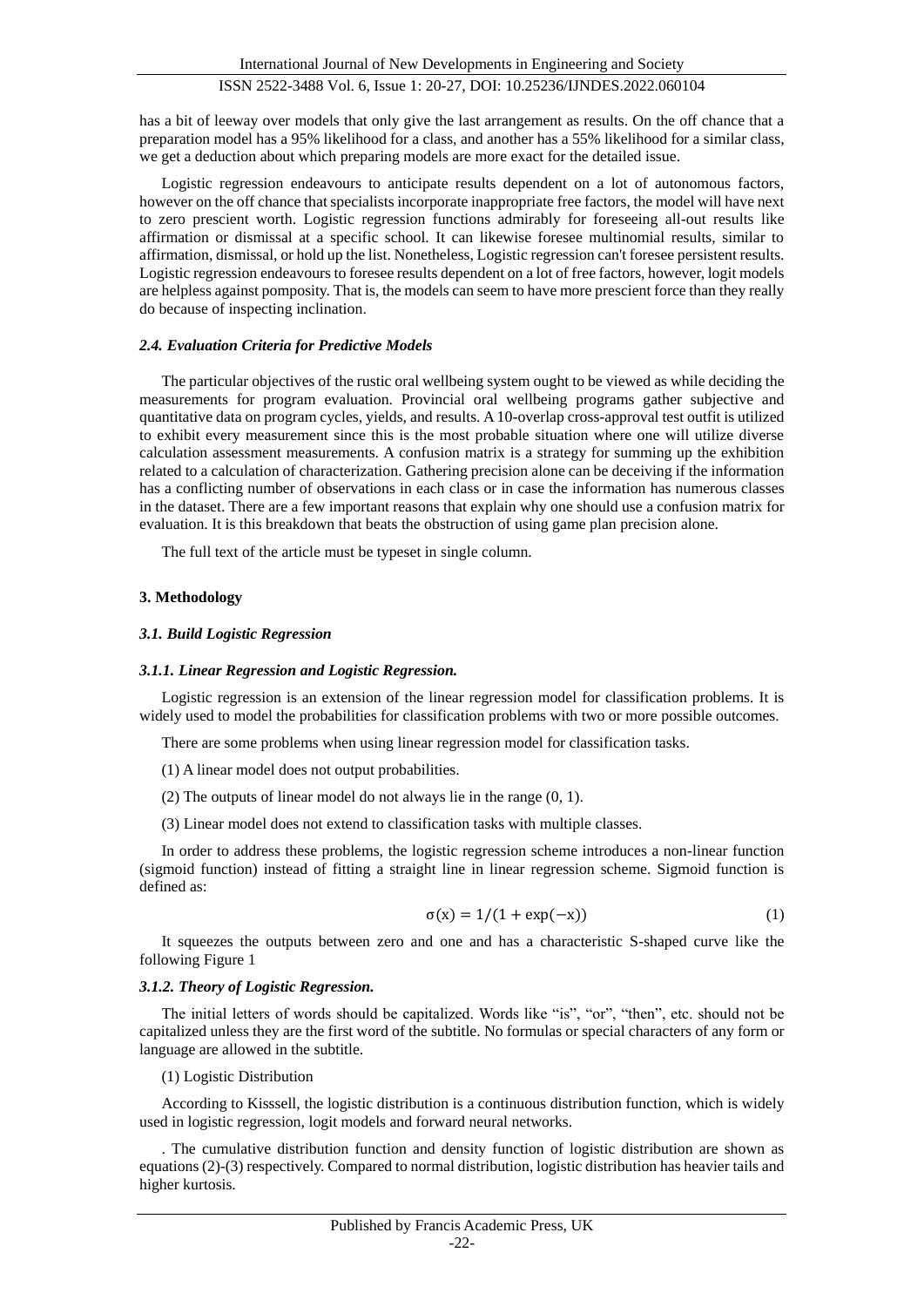$$
F(x) = P(X \le x) = \frac{1}{1 + exp - (x - \mu)/\gamma}
$$
 (2)

$$
f(x) = F'(x) = \frac{\frac{\mu}{\gamma} \frac{\mu}{\gamma}}{\gamma (1 + \exp(-(x - \mu) / \gamma))^2}
$$
(3)

Where  $\mu$ ,  $\gamma > 0$  denotes the location and scale parameters respectively.



*Figure 1: A characteristic S-shaped curve.*

#### (2) Binomial Logistic Regression Model

A binomial logistic regression model is widely used in predicting the probability that an observation falls into one of two categories, based on one or more independent variables which can be either continuous or categorical.

The binomial logistic regression model can be described by the following equations (4)-(5):

$$
P(Y = 0|x) = \frac{1}{1 + exp(w \cdot x + b)}
$$
(4)

$$
P(Y=1|x) = \frac{exp(w \cdot x + b)}{1 + exp(w \cdot x + b)}
$$
(5)

Where  $x = (x^{(1)}, x^{(2)}, \dots, x^{(n)}) \in \mathbb{R}^n$  denotes the feature vector, and  $Y \in \{0, 1\}$  denotes two categories that outputs of the model will fall into.  $w \in \mathbb{R}^n$  and  $b \in \mathbb{R}^n$  are weights parameters which will be learnt in the training process.

Let  $W = (w^{(1)}, w^{(2)}, ..., w^{(n)}, b)^T$ ,  $X = (x^{(1)}, x^{(2)}, ..., x^{(n)}, 1)$ , then the binomial logistic model can be rewritten as:

$$
P(Y = 0|x) = \frac{1}{1 + exp(W \cdot X)}
$$
 (6)

$$
P(Y = 1|x) = \frac{exp(W \cdot X)}{1 + exp(W \cdot X)}
$$
\n(7)

In statistics, odds describe the relative probabilities, i.e., the ratio of the probability that the event will happen to the probability that the event will not. Thus, if one event will happen with a probability of  $p$ , then the odds of this event is calculated as  $\frac{p}{1-p}$ , and the log odds of the event is:

$$
logit(p) = log \frac{p}{1-p}
$$
 (8)

The log odds of the binomial logistic regression model can be defined as: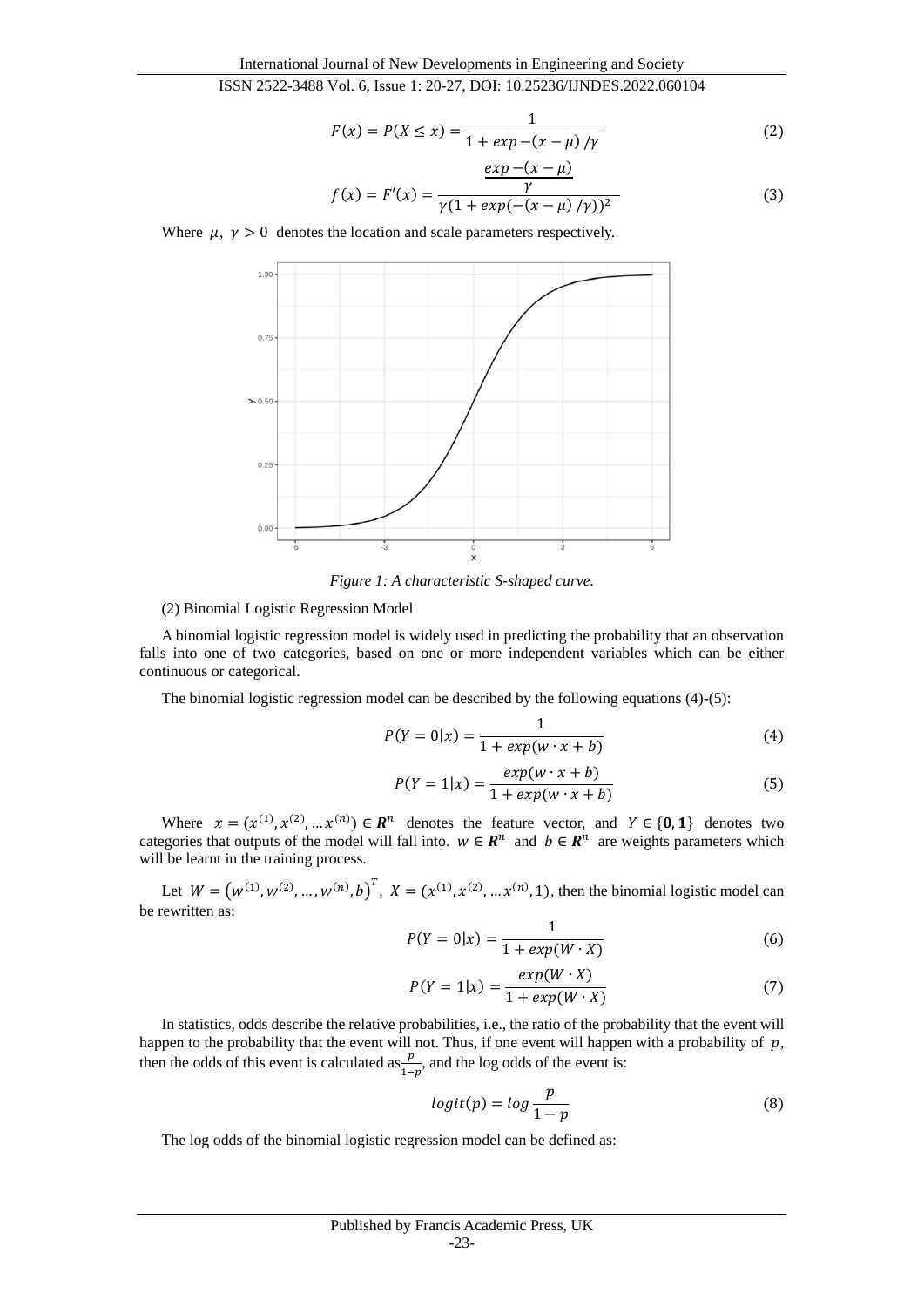$$
log \frac{P(Y=1|x)}{1 - P(Y=1|x)} = W \cdot X \tag{9}
$$

Based on the equation (9), the log odds of binomial logistic regression model can be described as a linear function of feature vector  $X$ .

(3) Multi-nominal Logistic Regression Model

Compared to the binomial logistic regression model, the multi-nominal logistic regression model is an extension for Multi-class classification problem. Assuming that the target variable  $Y = \{1, 2, ..., K\}$ , where  $K \geq 2$ , then the multi-nominal logistic regression model can be described as:

$$
P(Y = k|x) = \frac{\exp(W_k \cdot X)}{1 + \sum_{k=1}^{K-1} \exp(W_k \cdot X)}, \qquad k = 1, 2, ..., K-1
$$
 (10)

$$
P(Y = K|x) = \frac{1}{1 + \sum_{k=1}^{K-1} exp(W_k \cdot X)}
$$
(11)

Where  $X \in \mathbb{R}^{n+1}$ , and  $W_k \in \mathbb{R}^{n+1}$ .

#### *3.1.3. Interpretation of Logistic Regression Model*

The score function in logistic regression can be defined as:

$$
\frac{1}{N}\sum_{i=1}^{N}-y_i*\ln(\sigma(\widehat{w}x_i+\widehat{c}))-(1-y_i)*\ln(1-\sigma(\widehat{w}x_i+\widehat{c}))
$$
\n(12)

Where  $x_i$  denotes the feature vector,  $y_i$  denotes the labels for classification.  $\hat{w}$  and  $\hat{c}$  are the weight vector, which are learnt in logistic regression by minimizing the cost function (12).

In the case with two classes,  $y_i$  can either be 0 or 1. Considering these two cases separately, in the case that  $y_i = 0$ , the cost function becomes  $\frac{1}{N} \sum_{i=1}^{N} -(1 - y_i) * \ln(1 - \sigma(\hat{w}x_i + \hat{c}))$ , since the right term is zeroed out. It is clear that  $0 \le 1 - \sigma(\widehat{w}x_i + \widehat{c}) \le 1$ , then  $-\infty < \ln(1 - \sigma(\widehat{w}x_i + \widehat{c})) \le 0$  or equivalently  $0 \le -\ln(1 - \sigma(\hat{w}x_i + \hat{c})) < \infty$ . Thus, the optimal solution for minimizing the cost function is that  $\sigma(\hat{w}x_i + \hat{c}) = 1$ . In the logistic regression scheme, the  $1 - \sigma(\hat{w}x_i + \hat{c})$  can be treated as the probability that the  $n-$  sample point will be not classified to belong to some class  $z \in \mathbb{Z}$ , based on the feature vector  $x_i$ . If it really is the case this sample point does not belong to the class  $z \in Z$ , it will be expected that  $\sigma(\hat{w}x_i + \hat{c})$  is close to 1.

In the case that  $y_i = 1$ , the cost function becomes  $\frac{1}{N} \sum_{i=1}^{N} -y_i * \ln(\sigma(\hat{w}x_i + \hat{c}))$ , since the right term is zeroed out. It is clear that  $0 \le \sigma(\hat{w}x_i + \hat{c}) \le 1$ , then  $-\infty < \ln(\sigma(\hat{w}x_i + \hat{c})) \le 0$  or equivalently  $0 \le -\ln(\sigma(\hat{w}x_i + \hat{c})) < \infty$ . Thus, the optimal solution for minimizing the cost function is that  $\sigma(\hat{w}x_i + \hat{c}) = 1$ . In the logistic regression scheme, the  $\sigma(\hat{w}x_i + \hat{c})$  is treated as the probability that the  $n$  –th sample point will be positively classified to belong to some class  $z \in Z$ , based on the feature vector  $x_i$ . If it really is the case this sample point belongs to the class  $z \in Z$ , it will be expected that  $\sigma(\hat{w} x_i + \hat{c})$  is close to 1.

#### *3.2. Confusion Matrix*

Confusion matrix is a very common and widely adopted evaluation criterion. The principle of the confusion matrix is to compare and calculate according to the corresponding positions and classifications of the positive and negative examples of the actual situation and the test situation. In this way, the confusion matrix can be used to better evaluate the data results.

In this study, each column of the confusion matrix represents the predicted category, and the total number of each column represents the number of data predicted to be that category. Each row represents the actual category of the data, and the total amount of data in each row represents the number of data actual to be that category.

The value in each column represents the number of real data predicted to be of that class. In the visualization results of the confusion matrix, the darker the color is, the better the prediction result of the model is. Therefore, the confusion matrix can clearly reflect the part where the true value and the predicted value are consistent with each other, and it can also reflect the part that does not coincide with the predicted value.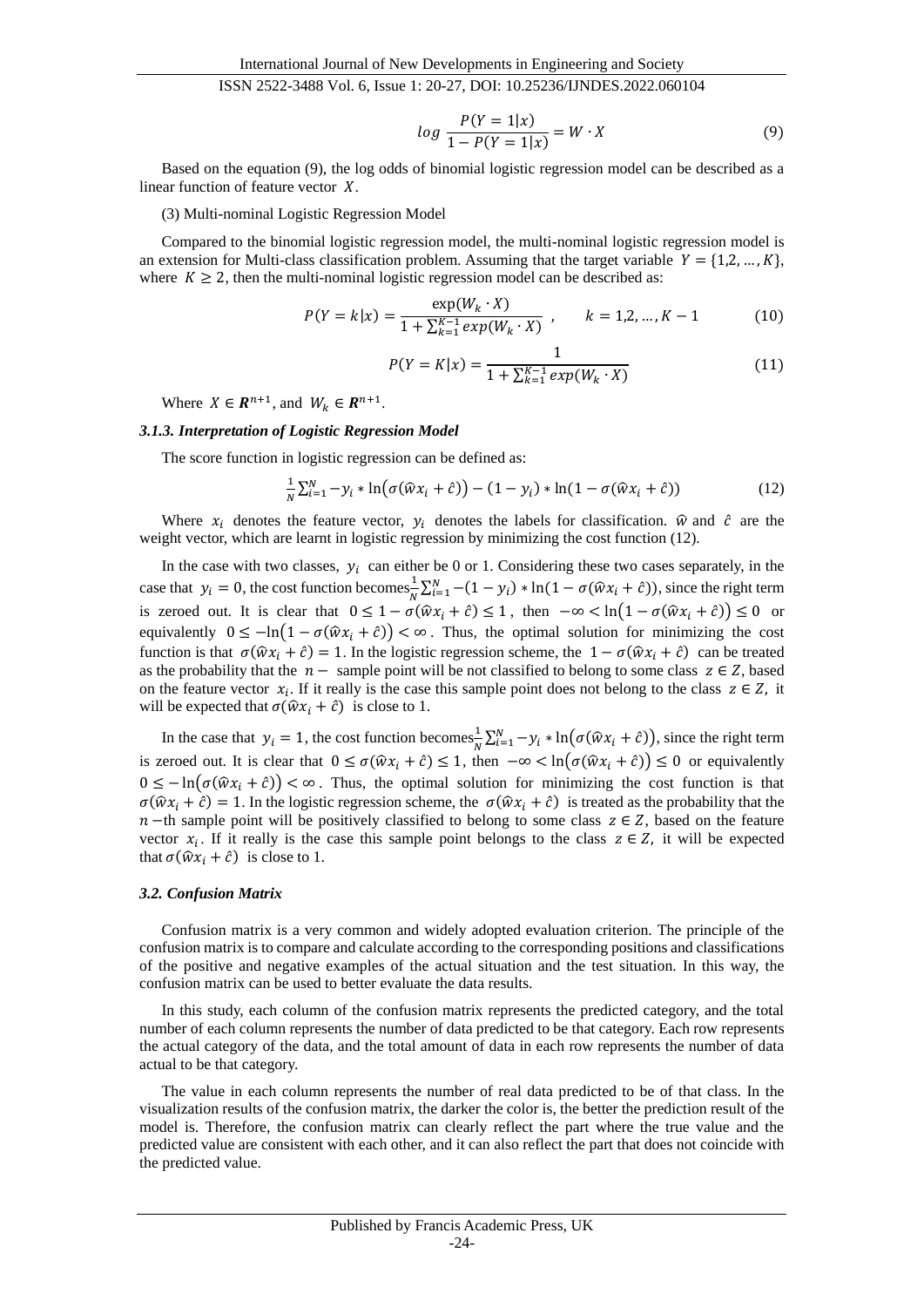#### **4. Results**

After 10 variables were imported into the logistic regression model, the final results are shown in table 1-2 and figure 2-3.

| Accuracy: 51.2%                        |           |        |  |
|----------------------------------------|-----------|--------|--|
| Accuracy and accuracy of each category |           |        |  |
| Category                               | precision | recall |  |
|                                        | 0.6463    | 0.8974 |  |
|                                        | 0.2921    | 0.2514 |  |
|                                        | 0.3617    | 0.2111 |  |
|                                        | 0.3024    | 0.1541 |  |

*Table 1: Accuracy of logistic regression model in TraintSet.*



*Figure 2: Confusion matrix of predicted for TraintSet in logistic regression model.*

As can be viewed in Table 1, the accuracy of logistic regression TraintSet model is 51.2%. The prediction performance of the model is good, which means classification prediction with logistic regression is stable.

It also can be seen in Figure 2, which is the confusion matrix of predicted for TraintSet in logistic regression model. The confusion matrix can clearly reflect the part where the true value and the predicted value are consistent with each other, and it can also reflect the part that does not coincide with the predicted value. The darker the colour, the better the prediction performance. This logistic regression model trains 555,678 values of session quality dim. The first category performs best, which is 12,431, but the other three categories perform unsatisfactorily.

| Accuracy: 51.339999999999996%          |           |        |  |
|----------------------------------------|-----------|--------|--|
| Accuracy and accuracy of each category |           |        |  |
| Category                               | precision | recall |  |
|                                        | 0.6434    | 0.9052 |  |
|                                        | 0.2907    | 0.2524 |  |
|                                        | 0.3533    | 0.2067 |  |
|                                        | 0.2905    | 0.1469 |  |

*Table 2: Accuracy of logistic regression model in TestSet.*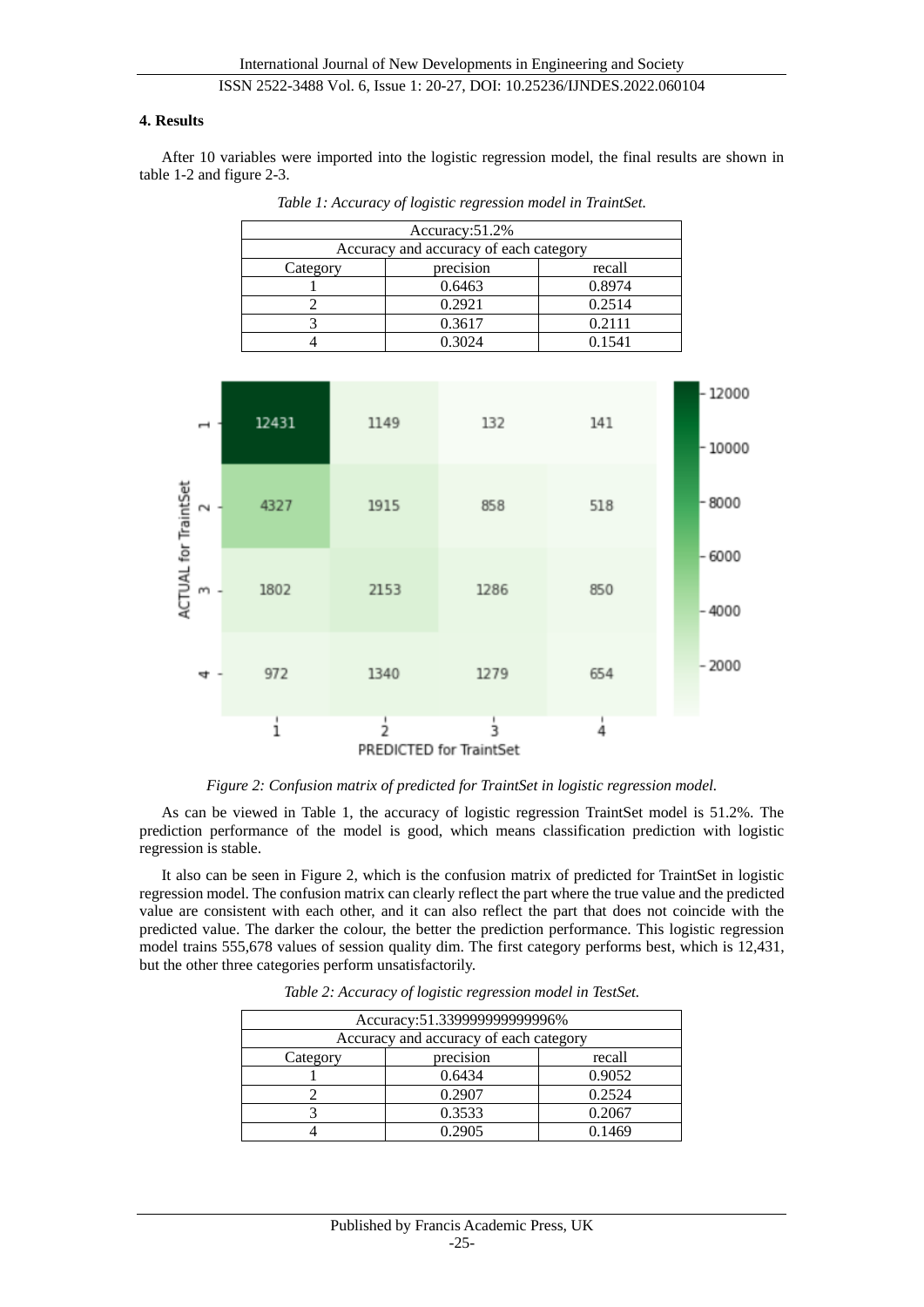

*Figure 3: Confusion matrix of predicted for TestSet in logistic regression model.*

It is clear in Table 2 and Figure 3, the accuracy of logistic regression model in TestSet is 51.339999999999996%, similar to the result of prediction set.

#### **5. Conclusion**

#### *5.1. Research Significance*

With the rapid development of information technology, we have entered the era of big data on the Internet, and online shopping for young people has become a fashion. E-commerce platforms gather a large number of consumer purchase data. Many e-commerce platforms use big data such as Hadoop and Spark and cloud computing technologies to extract useful information from high-dimensional massive data, analyze and model online user consumption behavior, and predict consumer demand. Its main purpose lies in three aspects. First of all, it is used for product display, personalized recommendation and accurate advertising. Secondly, it is used to influence users' purchasing decisions through commodity prices, sales volume, and commodity evaluations. Finally, it is used to support the decision-making of countries, regions and enterprises. They can understand consumers' consumption behaviors based on the analysis results of purchase data, and adjust the industrial structure in time, so that the economy can develop in a coordinated, stable and sustainable manner and benefit the society.

#### *5.2. Difficulties and Limitations in Analysis*

Despite of theoretical basis, a quantity of difficulties and limitations would happen during the study.

(1) Missing values and data outliers: Although data preprocessing overcomes the issues of incomplete data, excessive missing values or outliers still lead to deviations between predicted outcomes and real ones. This study does not conduct data outliers track because customer data are collected from google analytics and data size is not large. The author cannot check which values are abnormal in customers' behavior field.

(2) Data inadequacy: Because the data set is collected from the Google analytics, it may not be adequate and comprehensive. For example, by correlation analysis, it is clear that Customers who don't use mobile phones to shop are more likely to buy goods than customers who use mobile phones to shop. However, do not provide further data on customers who do not use mobile phones that what they use for shopping. If provide the data sufficiently detailed, the outcome could be different.